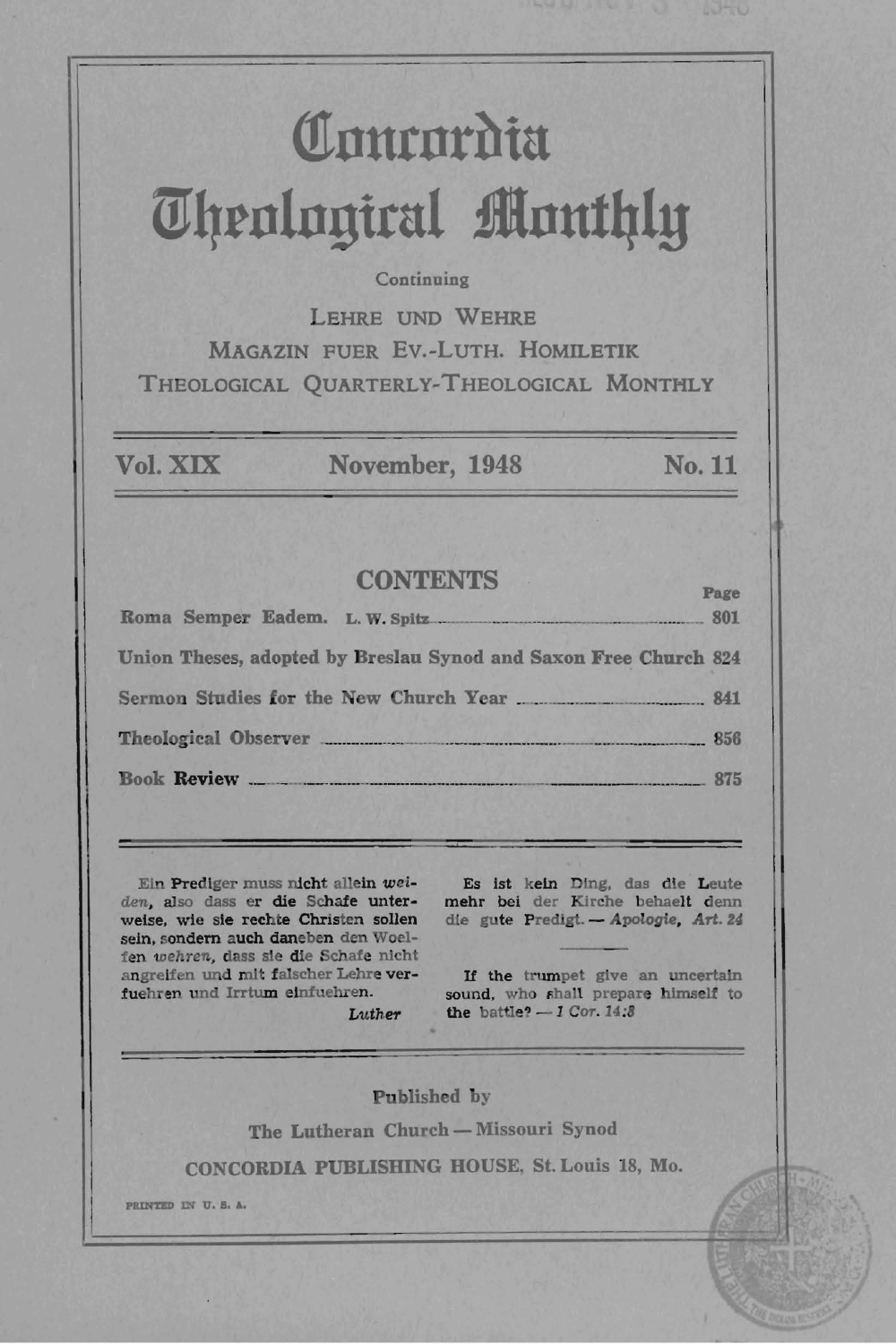# **Union** Theses

# Adopted by the Evangelical Lutheran Church of Old Prussia (Breslau Synod) and the Evangelical Lutheran Free Church

(Free Church of Saxony and Other States)\*

#### I

#### CONCERNING THE HOLY SCRIPTURES

There is an inseparable union between the two bases of the Reformation, in fact, of the true Church of Christ, viz., between the doctrine that lost and condemned mankind can be saved solely by the grace of God for Christ's sake through faith *(sola gratia, sola fide)* and the principle that all teaching must be according *to* the Holy Scriptures *(sola Scriptura).*  There can be no Christian proclamation without the proper distinction between Law and Gospel. There is no Christian proclamation unless the Christian doctrine is determined solely according to the Holy Scriptures and in no wise by human reason. The Law as well as the Gospel must be proclaimed as God's Word. If human judgment is permitted to determine what in the Holy Scriptures constitutes the Word of God, or if doctrine is derived from another source beside Holy Scripture, the authority of the proclamation is vitiated. Such a procedure will also lead to a denial of man's total depravity and to a complete or partial denial of the all-sufficient vicarious sacrifice of the 'incarnate Son of God, in short, to a denial of grace, and thus to a return to the doctrine of work-

<sup>\*</sup> Immediately after the cessation of hostilities and under the terrific aftermath of the war, representatives of the two largest Lutheran Free Churches met in order to discuss the points of doctrine which had been at issue between these two churches for almost a century and to bring about under God's grace a God-pleasing union. A frank discussion in the fear of God led within the space of two years to a full agreement on all points. A committee consisting of Pastors Gerhard Heinzelmann (Breslau Synod) and W. M. Oesch (Saxon Free Church) drafted the union theses. These were submitted to all pastors and congregations and unanimously adopted by them. Full fellowship between the two church bodies has been established. At the present time doctrinal discussions between these two bodies and the remaining Lutheran Free Churches are under way. $-$ We hope that the theses in their translated form will be a distinct service to our pastors. F. E. Mayer.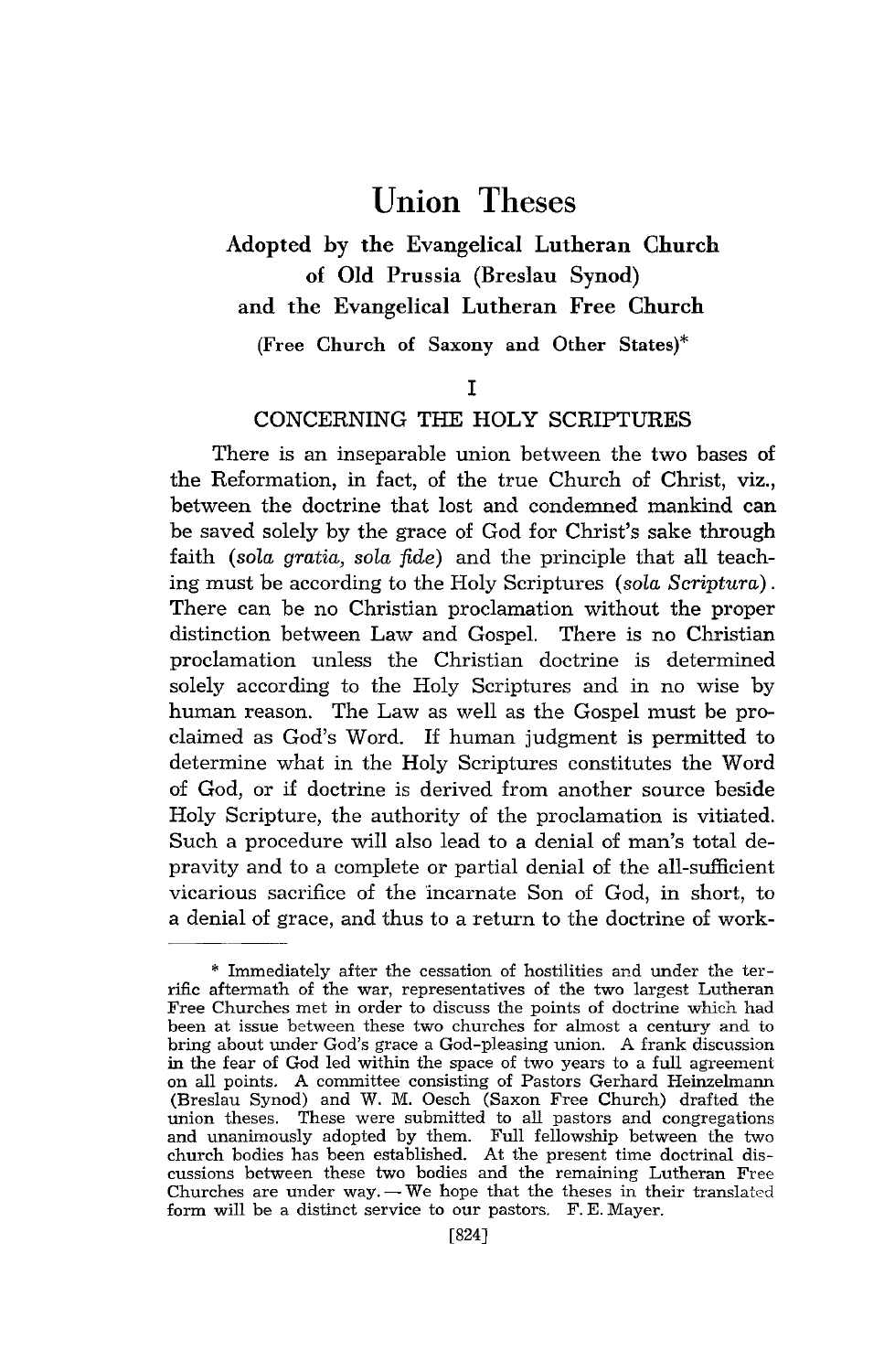righteousness. We maintain unequivocally both Reformation principles, grace and Scripture. The fact that we discuss the latter first is not to be understood as though this were the manner to save souls, to quicken the spiritually dead, or to remove men's doubts. This can be effected solely when Law and Gospel prove themselves as God's Word upon the hearts of men. The Holy Spirit creates faith in the Scriptures through the written and spoken Word. In speaking of the divine authority of the Scriptures or the doctrine of plenary inspiration, we are not dealing with a theory, but with express statements of the Holy Spirit concerning the Scriptures.

*1. The divinely inspired Scriptures, that is, the original text* of *the canonical books of the Old and New Testaments, were written under God's gracious condescension by men endowed with specific gifts and powers at specific times, under specific conditions, and in so far share the same historical experiences as human books* (Luke 1: 1-4) .

This thesis wishes to state that the holy writers were not *calami* (pencils), as though their own psychic life had been extinguished. The mystery of God's condescension in the Scriptures, who does not use celestial language (2 Cor.  $12: 4$ ), but speaks through men in human language (Heb. 1: 1-2; 1 John 1: 1-4; 1 Cor. 1: 21,25), cannot be explained.

*2. The Holy Scriptures are* of *divine origin and divine character, because God's Holy Spirit employed the writers and gave them the Scriptures by inspiration according* to *its content (Realinspiration) and according* to *its phraseology (Verbalinspiration)* (Acts 2: 4; 1 Cor. 2: 13; Rom. 3: 2; Matt. 22: 43-45; Gal. 3: 16; 1 Pet. 1: 10-12; 2 Pet. 1: 21; 2 Tim. 3: 14- *17; Trigl.,* Nicene Creed, p. 31; Augsburg Confession, p. 90, par. 49) . *The Scriptures not only contain the Word* of *God, as though men had the prerogative* to *determine what in the Scriptures is the Word* of *God and what is not the Word of God, but in its entirety* it *is God's irrevocable, infallible Word (unverbruechliches Wort)* (John 17: 17; Tit. 1: 2-3; *Trigl.,*  770: 76), *given for our salvation* (John 1: 17; 2 Cor. 3: 8-9, Law and Gospel; John 5: 39; 2 Tim. 3: 15-17), *the only source*  of *tmth* (John 17: 20; 1 Pet. 4: 11 a; 1 Tim. 6: 3-5; *Trigl.,*  466: 15; 850: 3), *"the only rule and norm according to which*  all doctrine and life must be judged" (Matt. 4: 4, 7; Acts 17: 11; 1 Cor. 14: 37; 2 Tim. 1: 13-14; *Trigl.*, 776: 1; 778: 7). If there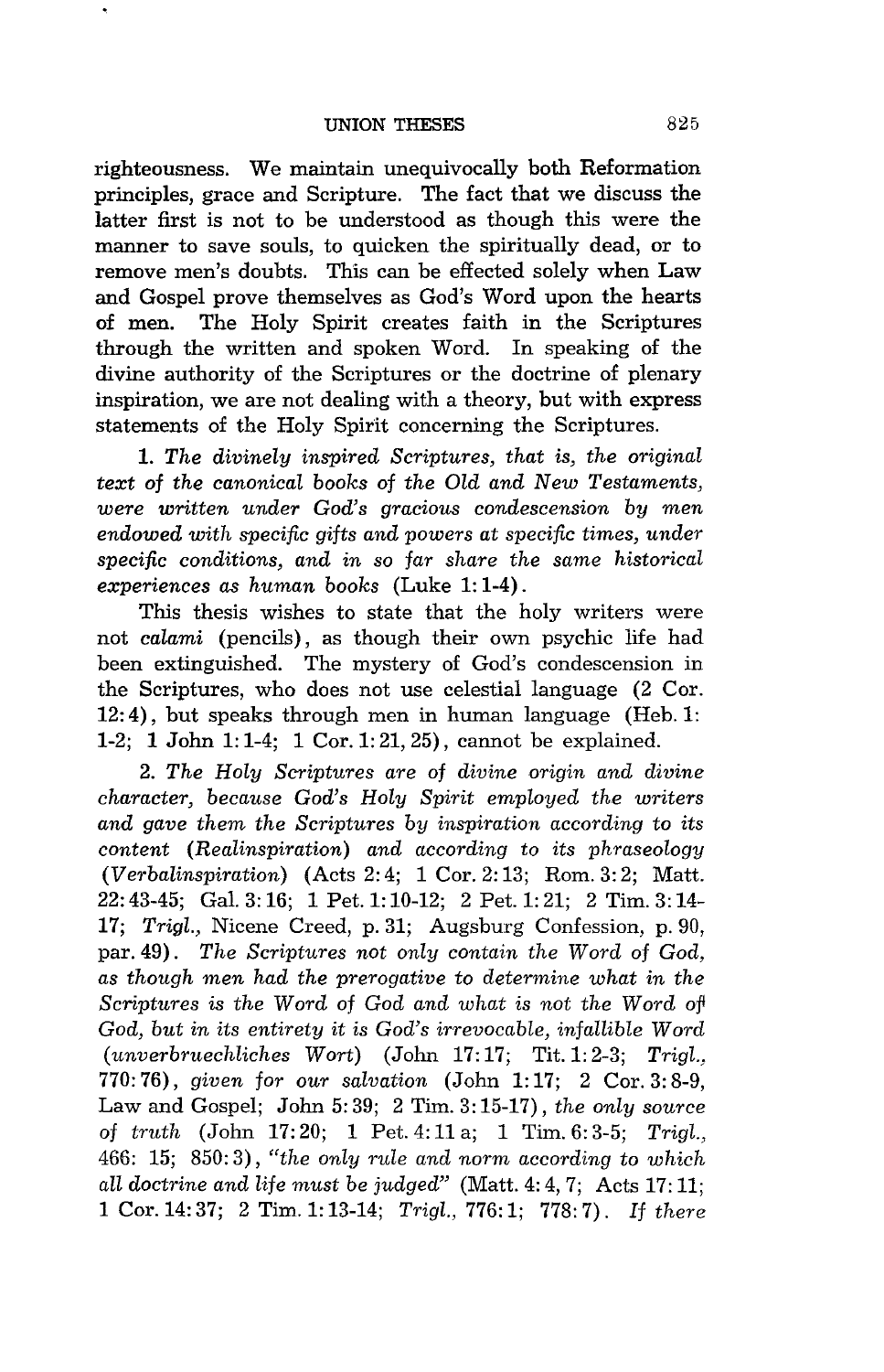*seem* to *be contradictions or errors in historical, scientific, or other areas, an attempt must be made* to *find a solution. If this*  is *not possible, we must commit the entire matter* to *God and accept the authoritative position* of *th.e Scriptures even in these statements* (John 10: 35; Matt. 5: 18; 19: 4-5). Since God has spoken through Prophets and Apostles, and Scripture, therefore, in all its parts is God's Word, therefore content and form of Scripture, spirit and letter *(Trigl.,* 44: 4;  $494:3-6$ , dare never be torn asunder (John 1:14; Acts 1:16; 1 Thess. 2: 13; John 6: 63; Gal. 3: 2) .

Since Scripture is God's Word, it is the foundation of the Church (John 17:20; Eph.2:20; Rom.10:6-8) and the light which shines in a dark place (Ps. 119: 105; 2 Pet. 1: 19; *Trigl.,*  152: 107-108) .

The rule of faith, according to which Holy Scripture must be understood, are the clear passages of Scripture in which the respective doctrines are discussed *(sedes doctrinae)* , not a *humanly devised* "totality of Scripture" *(Trigl.,* 440: 60; Matt. 28: 20 a; John 8: 31-32; Matt. 4: 7). Nothing dare be treated as an open question by the Church which has been revealed in clear Scripture passages. On the other hand, all those points on which Scripture has not spoken remain open questions, because the Church is built on the foundation of the Apostles and Prophets. There is no warrant for the assumption that God has revealed or will reveal doctrines outside Scripture (Matt. 15: 9; Rom. 16: 17; Gal. 1: 8; 5: 9; Rev. 22: 18-19) . At the same time all Christians must search in God's Word and grow in Christian knowledge (2 Pet. 3:18). Difference of opinion in non-doctrinal questions — such as exegetical, historical, or other questions — are not church-divisive, so long as the principle of the inerrancy of Scripture is maintained *(im Glauben grundsaetzlich festgehalten wird)* . Faith in the doctrine of inspiration does not lead to a bondage of the letter, but prompts the childlike, humble, and confident prayer: "Speak, Lord, for Thy servant heareth" (Ps. 119: 38, 76, 152).

NOTE. - Thesis 1 definitely repudiates the misunderstanding which is frequently attached to the term "verbal inspiration," as though it were a mechanical dictation. The term "verbal inspiration" has not been used to explain the mystery of divine inspiration. It merely expresses the fact which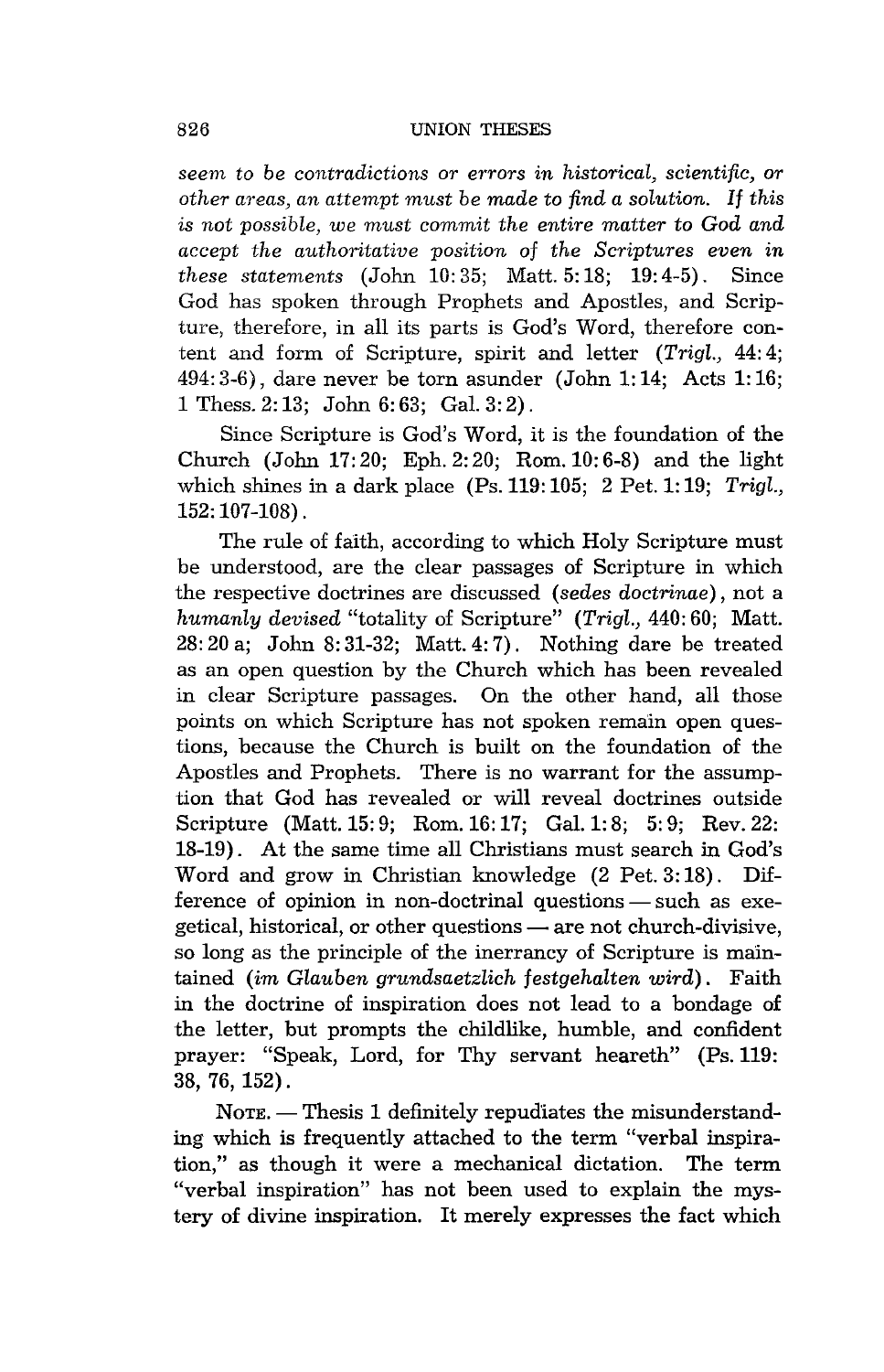both Scripture and the Lutheran Confessions maintain, namely, the Word of the Scriptures is identical with God's Word *(Schriftwort ist gleich Gottes Wort).* The doctrine of inspiration understood in the sense that God not only illuminated the persons and revealed the facts but has also inspired the words, may also be expressed in the term "plenary inspiration." (Compare also *Trigl.,* 38: 8; 56: 1-2; 270: 66; 318: 13-17; 382: 70-71; 412: 89; 464: 8; 494-496: 3,9-10; 504: 6; 570: 11; 850-856: 5-19; 964-966: 12-14; 1066: 12.)

#### II

# CONCERNING CONVERSION AND PREDESTINATION

## A. CONCERNING CONVERSION

In the doctrine of conversion the Biblical concept of God's saving grace must be maintained in its full import. The grace of God rests solely upon the universal justification of the entire world in Christ (2 Cor. 5: 19-21; Rom. 5: 18), is God's gracious disposition toward the sinner for Christ's sake (Rom. 4: 5) . Scripture permits no one to doubt the earnestness of God's gracious will, for "God will have all men to be saved" (1 Tim. 2: 4). The message of God's gracious will is the Gospel, which according to Christ's will is to be proclaimed among all nations (Acts 20: 24 c; Matt. 28: 19) and is so efficacious that it not only demands faith, but actually works faith (Rom. 1: 16; 10: 17; Gal. 3: 2). And God's universal invitation is so serious that His wrath is provoked against all who do not accept His universal invitation (Luke 14:21; 2Pet.2:1b).

*1. Conversion consists in this, that a sinner who has been smitten by God's Law and has learned to know himself as a condemned sinner, comes to faith in the Gospel, which on account* of *Christ's vicarious atonement offers to the sinner forgiveness* of *sins and eternal salvation* (Luke 24: 47; Acts 26: 18; 11: 21) . *Conversion is accomplished in the moment when the Holy Spirit engenders the first spark* of *faith or a yearning for saving grace (Trigl.,* 902: 54; 884: 14; 886: 16) . *According* to *Scripture, man since the Fall is dead in sin*  (Eph. 2: 1-3), *inclined toward all that is evil* (Gen. 8: 21; Rom. 8: 7), *considers the Gospel foolishness* (1 Cor. 2: 14), *and is an enemy of God and His Gospel* (1 Cor. 1:23; *Trigl., 42, Art. II:*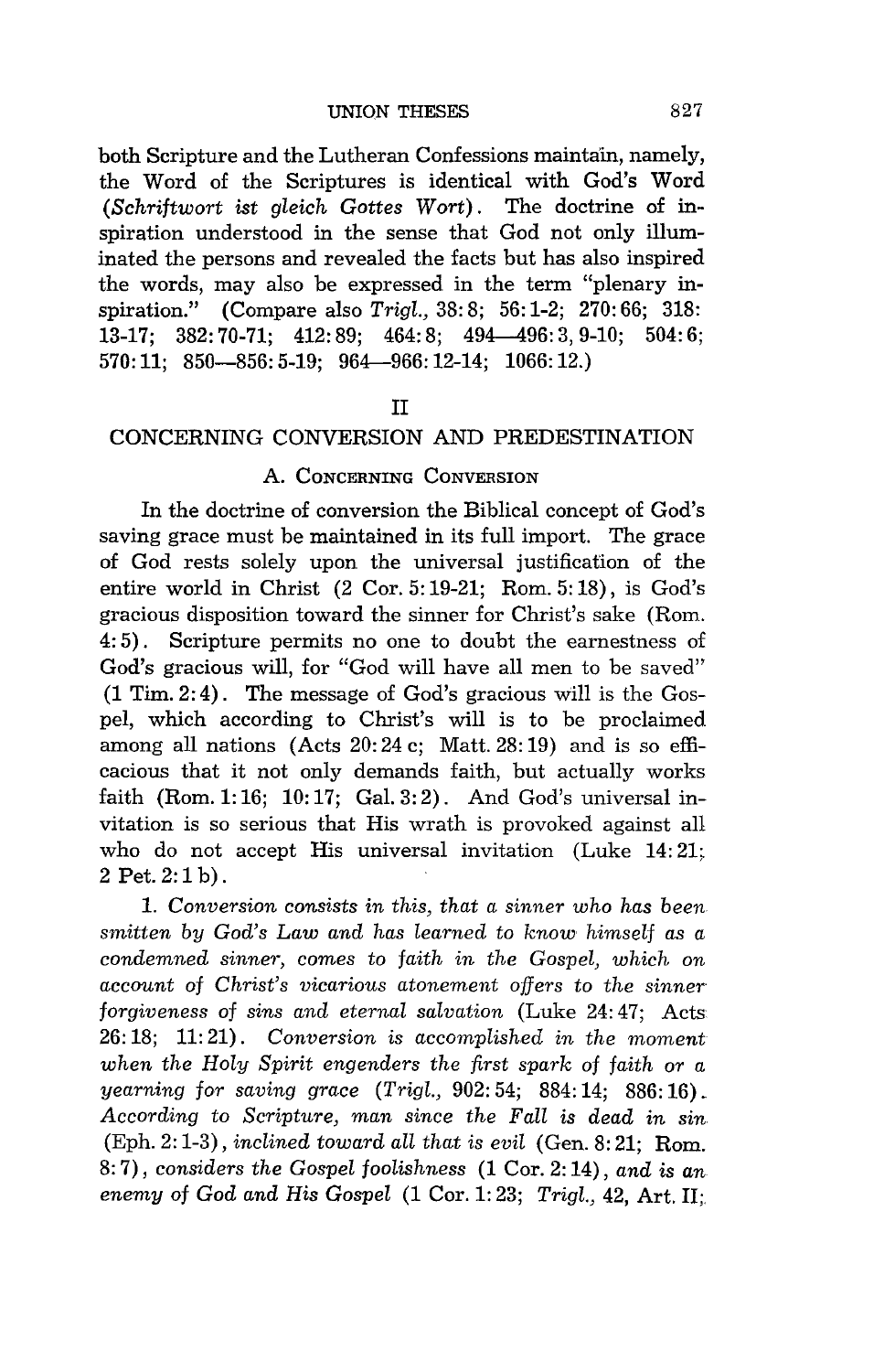50, Art. XVIII, 1-4; 882: 7). *Therefore conversion* is *in no wise the work* of *man, but exclusively the work* of *divine: grace and God's "mighty power"* (1 Cor. 12: 3 b; Phil. 1: 29; Eph. 2: 8; 1: 19; Phil. 2: 13; Jer. 31: 18; *Trigl.,* 890: 25). *Therefore the Scriptures speak of a "raising from the dead"* (Col. 2: 12), *a "being born* of *God"* (John 1: 12-13), *the new birth out* of *the Gospel* (1 Pet. 1: 23), *an act* of *God similar* to *the creation* of *light on the first day* of *creation* (2 Cor. 4: 6; *Trigl.,* 904: 60).

Accordingly we reject gross synergism, which holds that man is only partially corrupt and can make the beginning of his conversion by his own latent powers, as well as all forms of synergism which ascribe to man the ability to prepare himself for grace *(Trigl.,* 882: 7), or the ability to desist from his malicious resistance, so that man makes the final decision in his conversion, or the theory that man is able with "imparted gifts" to complete the work which the grace of God had begun in him. Neither Scripture nor the Confessions know of such human capacities. On the contrary, they testify that all glory must be given to God for the conversion of the sinner (Ps. 100: 3; Rom. 9: 16), and that man, prior to his conversion, has no good spiritual powers whatsoever by means of which he can rightly employ the (alleged) "imparted powers" and give the consenting word to God's grace (Eph. 2: 1-6). We, therefore, reject the doctrine that there is an intermediate state between spiritual death and spiritual life; likewise also the distinction between "spiritual awakening," the imparted capacity to believe, and "conversion proper," the self-determination in which the sinner raises potential faith to actual faith *(zum Glauben durchdringt).*  It must also be observed that the terms "to be converted" and "to convert one's self" are not two processes separate from one another in fact and in time, but one and the same act, namely, the one work of the Holy Spirit, who makes the unbelieving a believer *(Trigl.,* 890: 24).

OBSERVATION: The daily repentance or conversion of the Christian must be distinguished from his first conversion. In his daily conversion the old Adam is drowned with all sins and evil lusts, and the new man comes forth who lives in righteousness and purity before God. In this process there is, of course, co-operation on the part of the regenerate Christian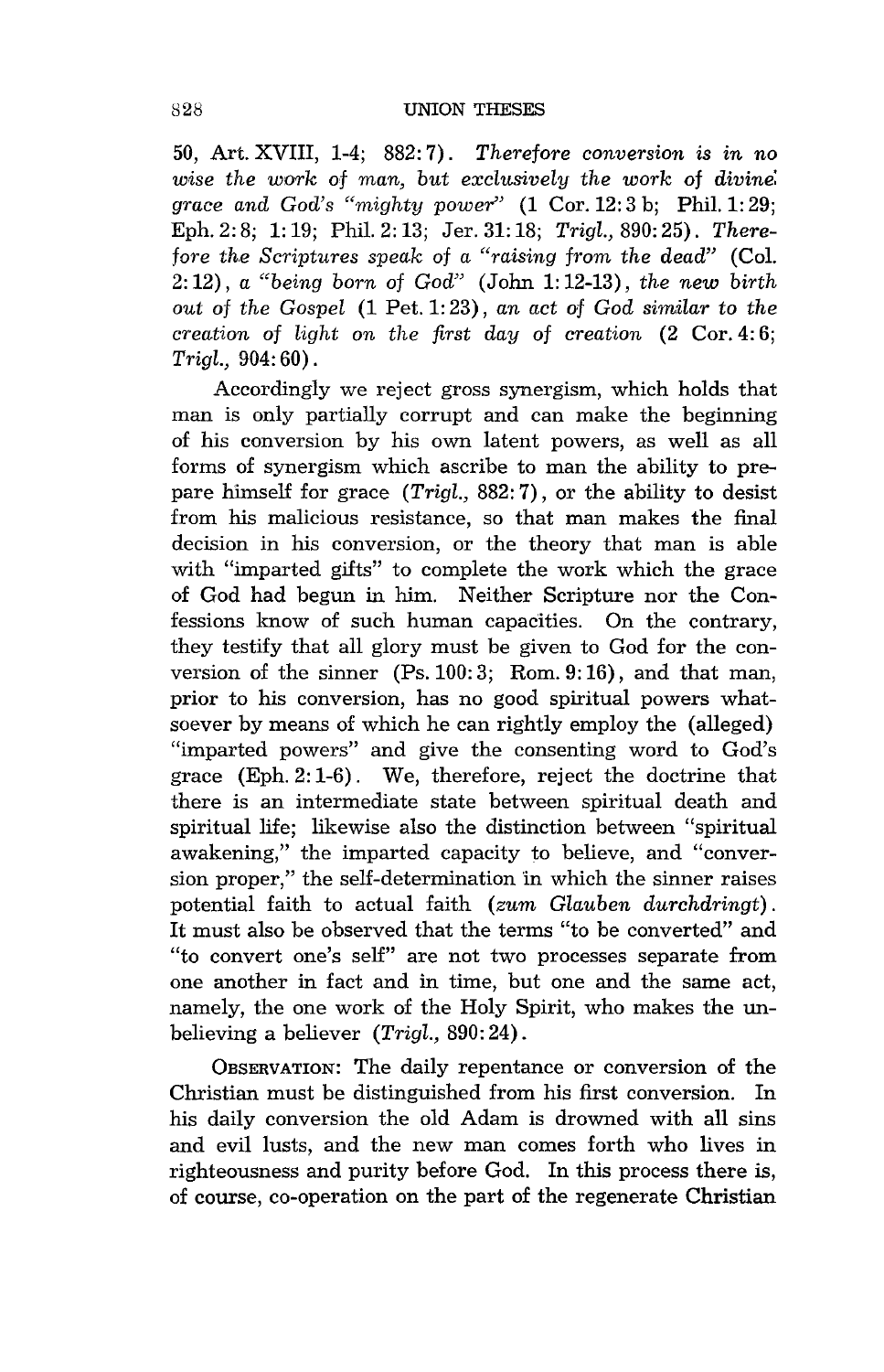(John 3:6b; 15:5; Gal. 5:17; Rom. 8:13-14; Heb.12:14; Small Catechism, Second Article), but only so that all glory must be ascribed to God, the Author and Finisher of our faith (Heb. 12: 2; Phil. 2: 12 b-13; 1 Cor. 1: 29-31; *Trigl., 906:*  65-66) .

*2. The Holy Spirit performs His work not immediately, but th.rough means, Word and Sacrament* (2 Cor. 3: 6, 8). *ALL men are, therefore, directed* to *the means* of *grace* (Mark 1: 15; Matt. 17: 5; John 3: 5; 1 Cor. 11: 25; *Trigl.*, 908: 71-72). *Though the call* of *the Gospel is in every instance serious and efficacious (voll goettlicher Kraft)* (Rom. 1: 16; 1: 5), *saving grace is not irresistible, nor is there coercion in conversion and preservation. That the majority* of *those called by the Gospel either do not come* to *faith or fall away again must be attributed* to *man's continued and malicious resistance and* is *man's own fault* (Acts 7: 51; Luke 13: 34; Acts 13: 46; *Trigl.,*  834: 12), *never God's fault.* 

#### B. CONCERNING PREDESTINATION

There is an 'integral relation between the doctrines of predestination and conversion. Both presuppose the universality and all all-sufficiency of grace. Though the doctrine of predestination occupies an ancillary position in the entire complex of Christian doctrine, it dare not be treated as a secondary and unimportant doctrine, because the entire comfort of the Gospel is contained in it.

1. The universal, gracious will of God extends from eter*nity over all men as certainly as Christ, who bore the sins* of *the world* (John 1: 29), *was foreordained before the foundation* of *the world* (1 Pet. 1: 20) *and as certainly as Christ died for all men upon the Cross* (1 Tim. 2: 6; 2 Pet. 2: 1) *and God in Christ has forgivn the sins* of *the world* (2 Cor. 5: 19; Rom. 5: 18) *and earnestly desires that through the preaching* of *the Gospel all men should* be *saved and brought* to *the knowledge*  of *the truth* (1 Tim. 2: 4-6; 2 Pet. 3: 9; *Trigl.,* 1070 f.: 28-29).

According to this thesis God's gracious will is both universal and serious, and it is therefore blasphemous to teach that Christ did not die for all men and that God passed by the greater part of mankind or even predetermined the majority to damnation, or that His gracious call is serious only in the case of the elect. The reason why many are lost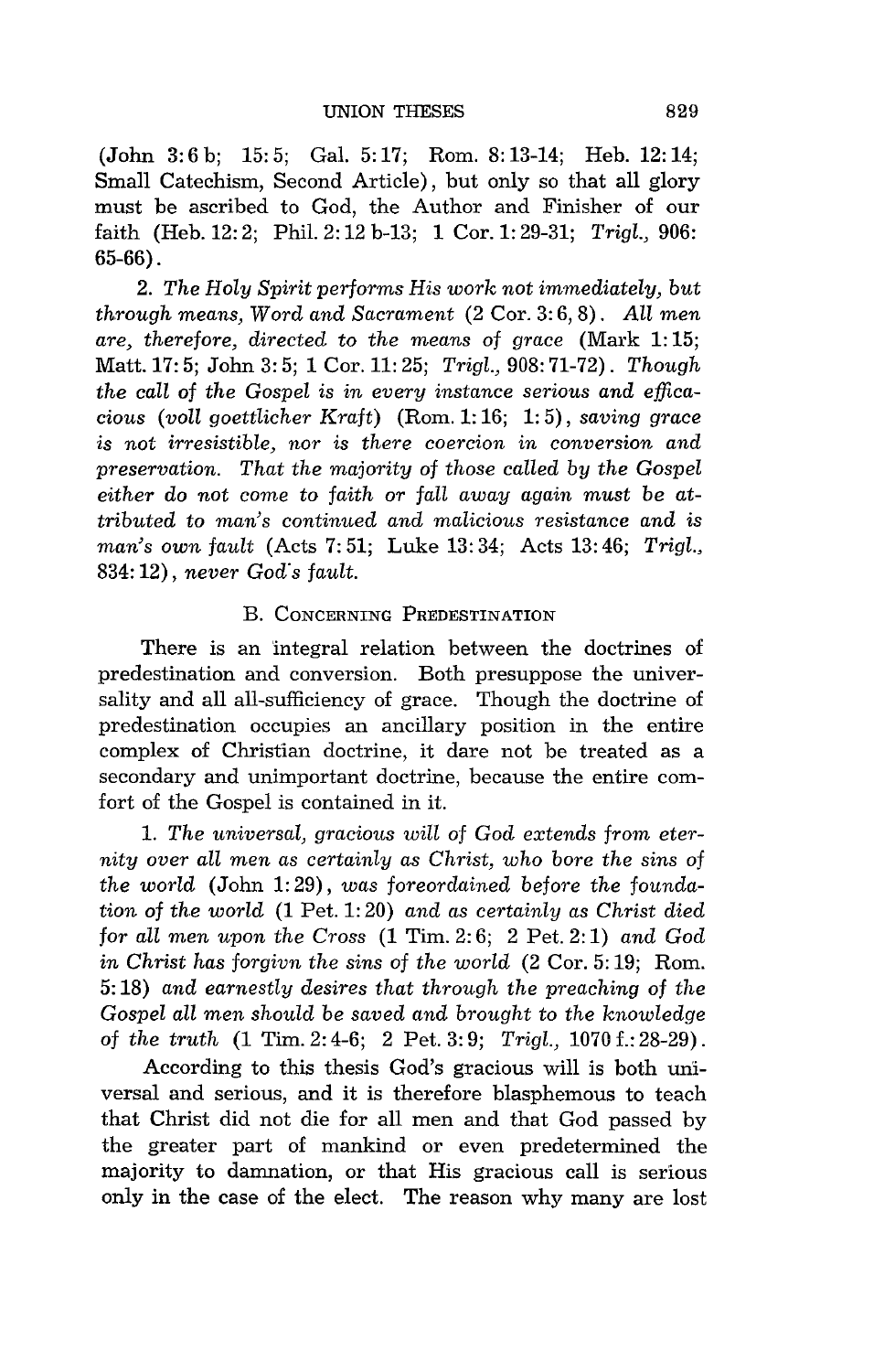does not lie in God, but in man "who would not" (Matt. 23: *37; Trigl.,* 836: 16-21).

*2. God's gracious decree* of *election deals only with the believers. Based upon the eternal decree* of *universal redemption and serving* it (Rom. 8: 32-24), *unconditioned by any act* of *unregenerate or regenerate man* (2 Tim. 1: 9), *the gracious decree* of *election is "a cause* of *their salvation, which*  He *also provides as well as disposes what belongs thereto. Upon this our salvation is founded* so *firmly that the gates* of *hell cannot overcome it" (Trigl.,* 833: 5). *Predestination is that act* of *God by which* He *in Christ and in sanctification* of *the Spirit and in faith* of *the truth has before time elected the believers out* of *the mass* of *others* (Rom. 8: 26-30; Eph.l: 3-6; 2 Thess. 2: 13-14; *Trigl.,* 1068: 23).

Scripture states that those who attain eternal salvation owe this solely to the grace of God in Christ, more specifically, to "His own purpose and grace, which was given us in Christ Jesus before the world began" (2 Tim. 1: 9), and in no wise to themselves. Like Paul, they ascribe the many spiritual blessings in heavenly places which they now enjoy in faith to the election in Christ before the foundation of the world (Eph. 1: 3-4; Acts 13: 48; *Trigl.,* 1064-1072: 9-33). The doctrine of predestination gives me the most certain hope that my salvation does not rest in my weak hands, but in the mighty and faithful hand of God *(Trigl.,* 1070: 25-26; 1078: 45-50).

The election does not take place outside Christ, as though there were two wills in God, a universal gracious will and a special will to save *(Heilswille).* The election has taken place in Christ, that is, Christ's work and merit and man's acceptance of the same according to the order of salvation are included in the decree of election. The acceptance of salvation is wrought by the Holy Spirit through the means of grace, Word, Baptism, and the Lord's Supper, to which all men are directed *(Trigl., 1082: 65; 1086-1088: 76-77)*. It is Scriptural to say that election took place "in" or "through faith"  $(2$  Thess.  $2:13)$ ; however, the phrase that it occurred "in view of final faith" must be avoided since it creates the impression as though our faith must be viewed as a contributing factor and thus as a cause of God's predestination (2 Tim. 1: 9; John 15: 16; *Trigl.,* 1092: 88).

*3. The question why God, in spite* of *the total depravity*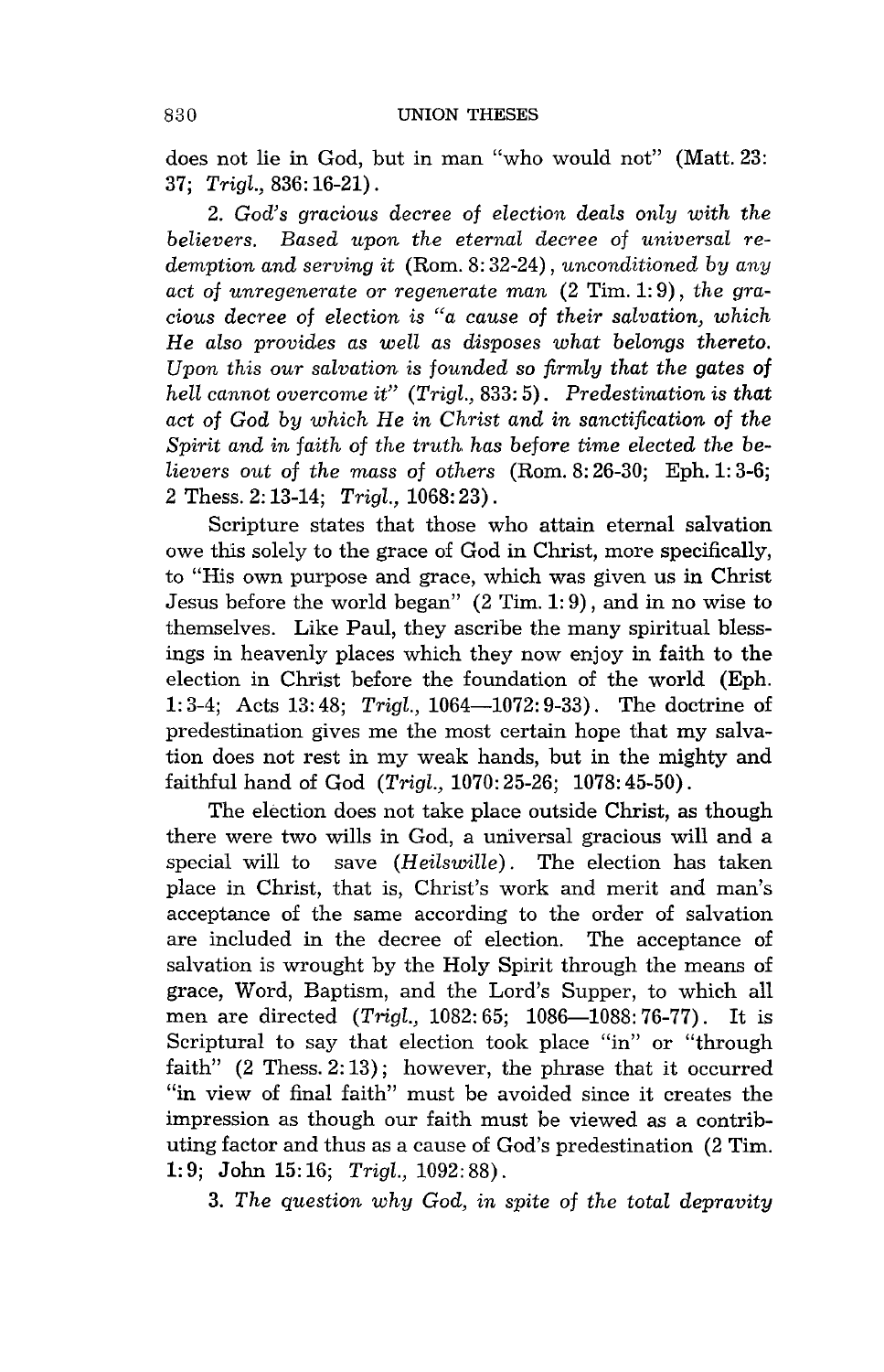of *all men and the universality* of *His grace, creates faith in some and not in others (cur alii, alii non?) remains an insoluble divine mystery.* We *must abide by the absolute either/or:* It is *man's own fault* if *he* is *lost, and it* is *God's) grace alone* if *he* is *saved. (Trigl.,* 1078-1080: 52-56; 1088: 79-82.)

This thesis emphasizes the fact that our reason must here keep silence. The question will always remain: If salvation is solely God's work, then why does the almighty and gracious God remove the natural hostility over against the Gospel in the one and not in the other? Whoever attempts to solve this problem must either, as the Calvinists, make God the Author of the damnation of the reprobate, ascribe to Him an eternal decree of reprobation, of which Scripture knows nothing, and thereby deny universal grace; or he must ascribe the cause of man's salvation, as the synergists do, at least in part, to man's conduct, and thus deny the *sola gratia.* We must be satisfied with God's revelation both in the Law regarding man's guilt and in the Gospel regarding man's salvation. *(Trigl.,* 1092: 89-90.)

#### III

#### CONCERNING THE CHURCH AND THE MINISTRY

### A. CONCERNING THE CHURCH

It is of paramount importance that the truly spiritual and evangelical nature and essence of the Church be maintained, which distinguishes Christ's kingdom from all the kingdoms of the world. Unless this is observed, the body of Christ, which has been brought into being by God's Spirit, will be transformed into a human organism with human traditions; the congregation of God will be changed into a society founded, organized, and governed by men; and the people of the Gospel gladly and willingly serving the Lord in the righteousness of faith will be transmuted into a people of the Law which vainly labors with dead works.

*1. The Church in the proper sense, or the one holy Christian Church,* to *which Christ originally committed all spiritual powers, are the saints or the believers, which have been called out* of *lost mankind and have been incorporated into Christ by Word and Sacrament* (Acts 2:41, 47; 5:14; Eph. 1: 23; 4: 3-6; 5: 25-27; Heb. 12: 23; 1 Pet. 1: 23; James 1: 18;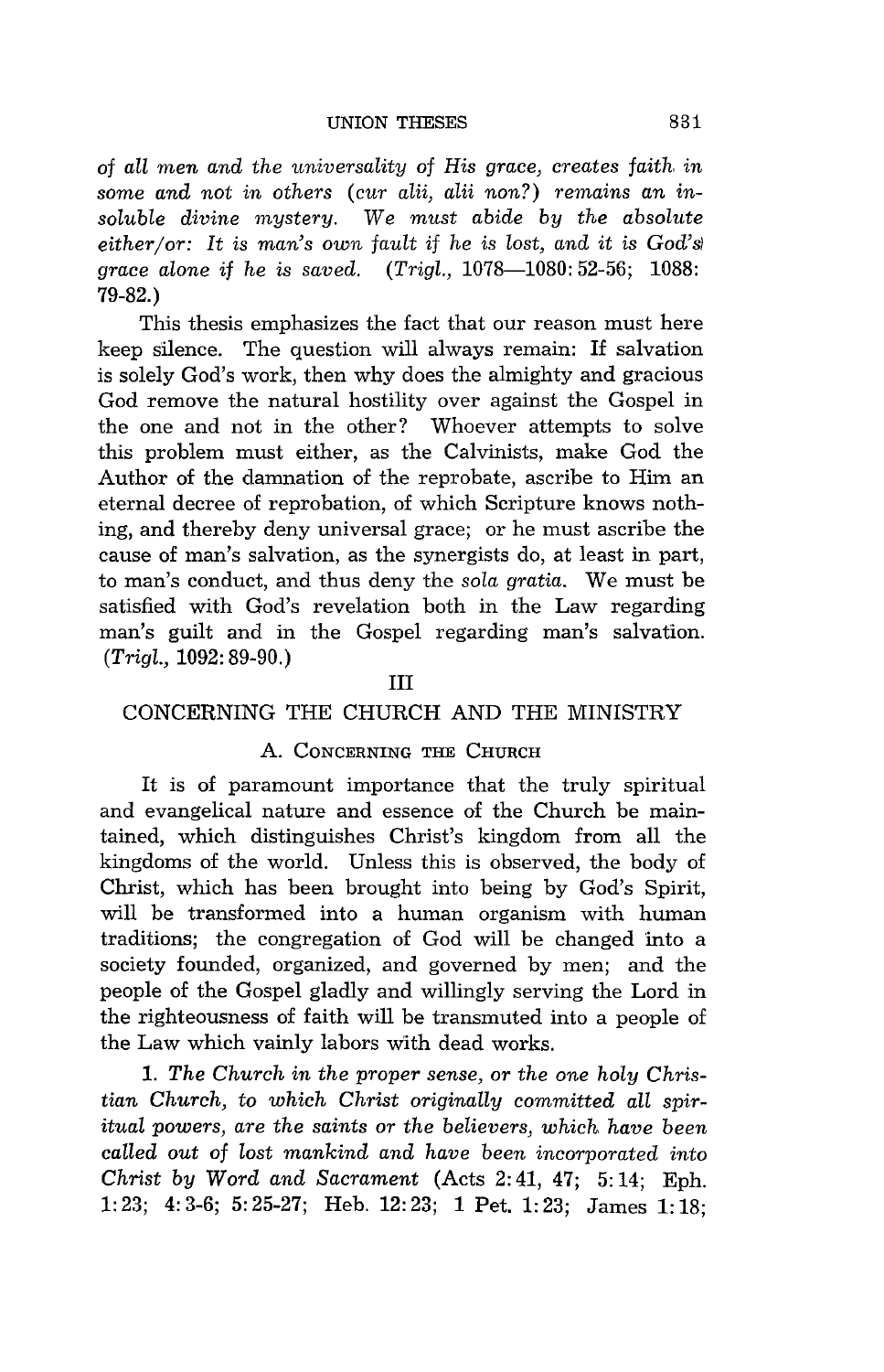Gal. 4: 26, 28; 1 Pet. 2: 9; Matt. 16: 15-19; 18: 15-20; Small Catechism, Third Article; *Trigl.,* 498: XII; 230: 12, 16; 900: 50; 154: 119-120; 510: 24; 522: 67-69) .

This thesis emphasizes the truth that though the true Christians are known only to God and the true essence of the Church is hidden and invisible (Luke 17: 20-21; 2 Tim. 2: 19 a; Small Catechism, Third Article; *Trigl.*, 228-232: 9-11, 13-15, 17-20), the Church nevertheless is perceptible by certain marks, namely, Word and Sacrament, by which the Church has been established (Augsburg Confession V). Ordinarily God will not convey faith nor deal with us except through the external Word and Sacrament *(Trigl.,* 494: 3, 10) . Although the Church is everywhere where the Gospel is still essentially in use, yet we are to seek the Church only there *(wir sollen die Kirche nur bei denen suchen)* where the ministry of the Word has been established, where the Gospel is purely taught and the Sacraments administered according to Christ's institution.<sup>†</sup> Wherever this is done, there the Church is truly to be found, since God's Word is never without fruit (Is. 55: 10-11; Luke 8: 8; 2 Cor. 2: 15-16; *Trigl.,* 226: 5; 228: 7-8; 232: 21-22; 314: 26-28). The efficacy of the Gospel and the Sacraments is not dependent on the personal faith or piety of those who administer them, but the ascended Christ Himself builds and preserves the Church through the Word (Matt. 28: 20 b; Eph. 4: 16 a; *Trigl.,* 46: VII, VIII; 234 f.: 28).

2 a. *In an improper sense the totality* of *the called may* be *designated as Church* (visible church, local congregation = *ecclesia simplex,* Matt. 18: 17; Acts 8: 1; 11: 22; denominational bodies  $=$  *ecclesiae* compositae, 1 Cor. 1:2; 2 Cor. 1:1; 8: 1, 19, 23), *among whom also such will* be *found as use the means* of *grace only externally, without coming* to *faith* (Matt. 13: 47-48).

t The meaning of the phrase "die Kirche suchen" is not clear. Does the thesis wish to state that we must seek *fellowship* only where the Gospel is purely taught? Then the statement should be transferred to Paragraph 3. Or is the statement based on a false interpretation of Article VII of the Augsburg Confession, which states that in the *una* state state fession shows that no more is meant than that the Gospel must be "essentially in use," and not, that the Church is to be found only where the Gospel is preached in *all* its truth and purity. The sentence placed into this thesis is apt to lead to a confusion of the *una sancta* and the so-called visible Church. (F. E. M.)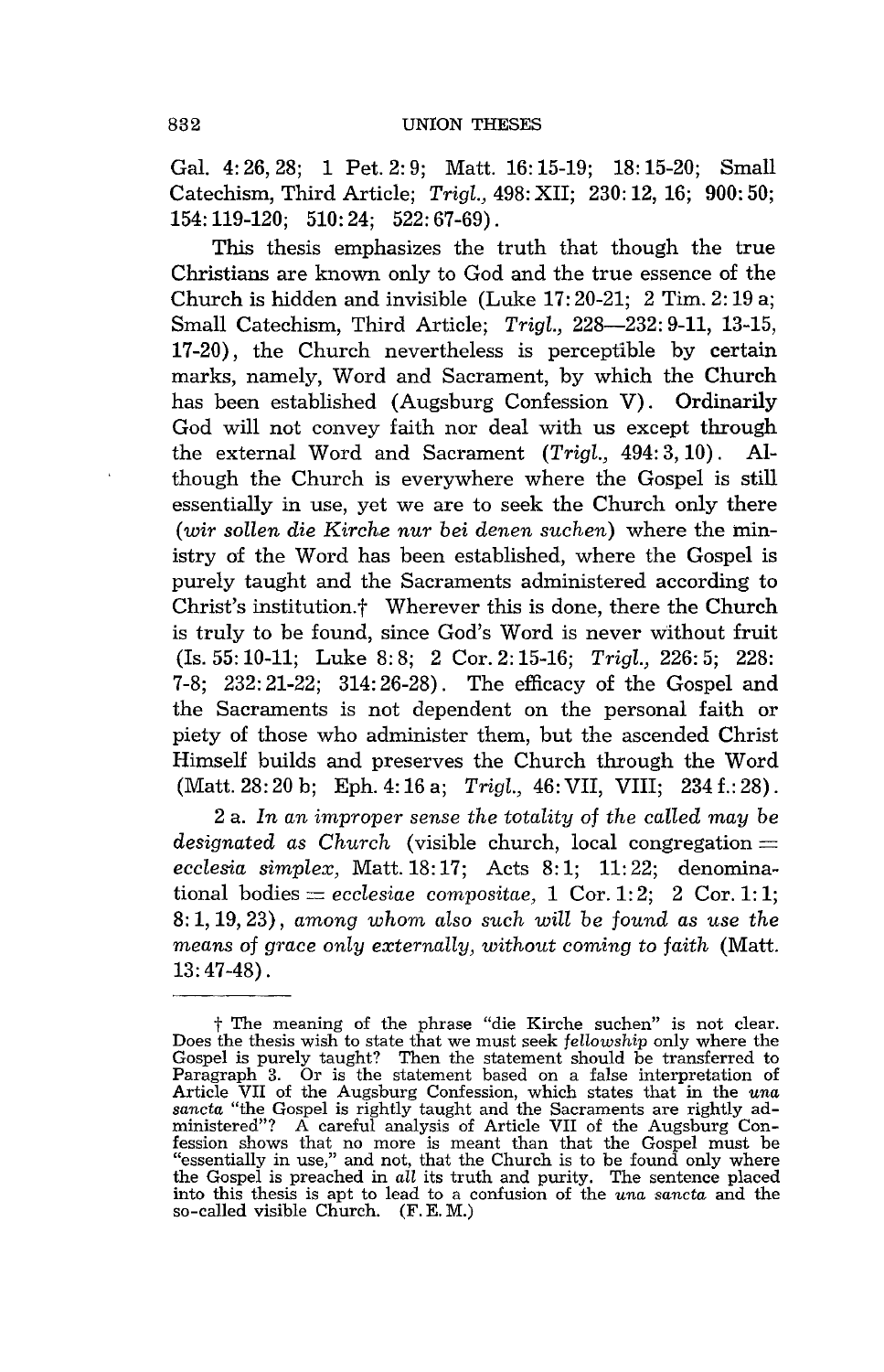This thesis indicates that hypocrites and nominal Christians cannot claim membership in the true Church on the basis of their external membership (Eph. 2: 19-22; 1: 1; Col. 1: 2; 2 Tim. 2: 19; 1 Cor. 5: 13). Though Scripture frequently includes them under the term "church," yet this is done figuratively, inasmuch as synecdochically the whole bears the name of the essential part, because a clear-cut distinction between believers and hypocrites is impossible here on earth (Matt. 13:27-30; *Trigl.,* 226-228:3,5-7; 230:12-13; 230-232:16- 19; 232: 20-21).

2 b. *The office* of *the keys, namely, the power* to *preach the Gospel and administer the Sacraments and exercise pastoral discipline* (Matt. 28: 18-20) *has been given originally and immediately to the Church in the proper sense* (Gal. 4:26, 28; 1 Pet. 2: 9; Matt. 16: 15-19; 18: 15-20; *Trigl.,* 510: 24; 522: 67- 69). Of *course, this power can* be *exercised only within the so-called visible Church* (Matt. 18: 17; *Trigl.,* 692: 54-55). *At the same time* it *delimits (umgrenzt) the scope* of *the Church's commission* (John 18: 36-37; 20: 21-23; 1 Tim. 3: 15; Small Catechism, Office of the Keys I; *Trigl.,* 84: 5-29) .

This thesis is to set forth that the visible Church (Ge*meinde der Berufenen)* has no other function but the aforementioned truly ecclesiastical functions, viz., to preach the Law and Gospel for the salvation of immortal souls (Matt. 28: 18-20; John 18: 36-37; 20: 21-23; 1 Tim. 3: 15; Small Catechism, Office of the Keys I) and to establish truly Christian congregations (Romans 12; Revelation 2 and 3).

2 c. *Since Christ* is *the only Head* of *His one Church* (Eph. 1: 22-23; 4: 3-16; Large Catechism, Third Article; *Trigl., 690:*  51-53; 470: IV, 1), *therefore the organized Church must see* to it *that all ordinances and activities are subject* to *the sole authority* of *Christ in His Word* (John 18:37; Matt. 28:20; Eph. 2: 20; John 17: 20; 1 Pet. 4: 11 a; 1 Tim. 6: 3-5; Matt. 15: 9; Rom. 16: 17; Gal.l: 8; 5: 9; Rev. 22: 18-19; *Trigl.,* 776: 1; 778: 7; 46: 2-4; 472: 9). *All Church activities (Lebensaeusserung)* of *the visible Church must emanate from the confession and must manifest themselves as the immediate or mediate effect* of *Word and Sacraments* (Matt. 16:13-19; John 6:67-69; Heb. **10:** 23-25; Acts 2: 42; 2 Corinthians 8 and 9; *Trigl.,* 510: 25-27;  $1054 - 1056$ : 10-12).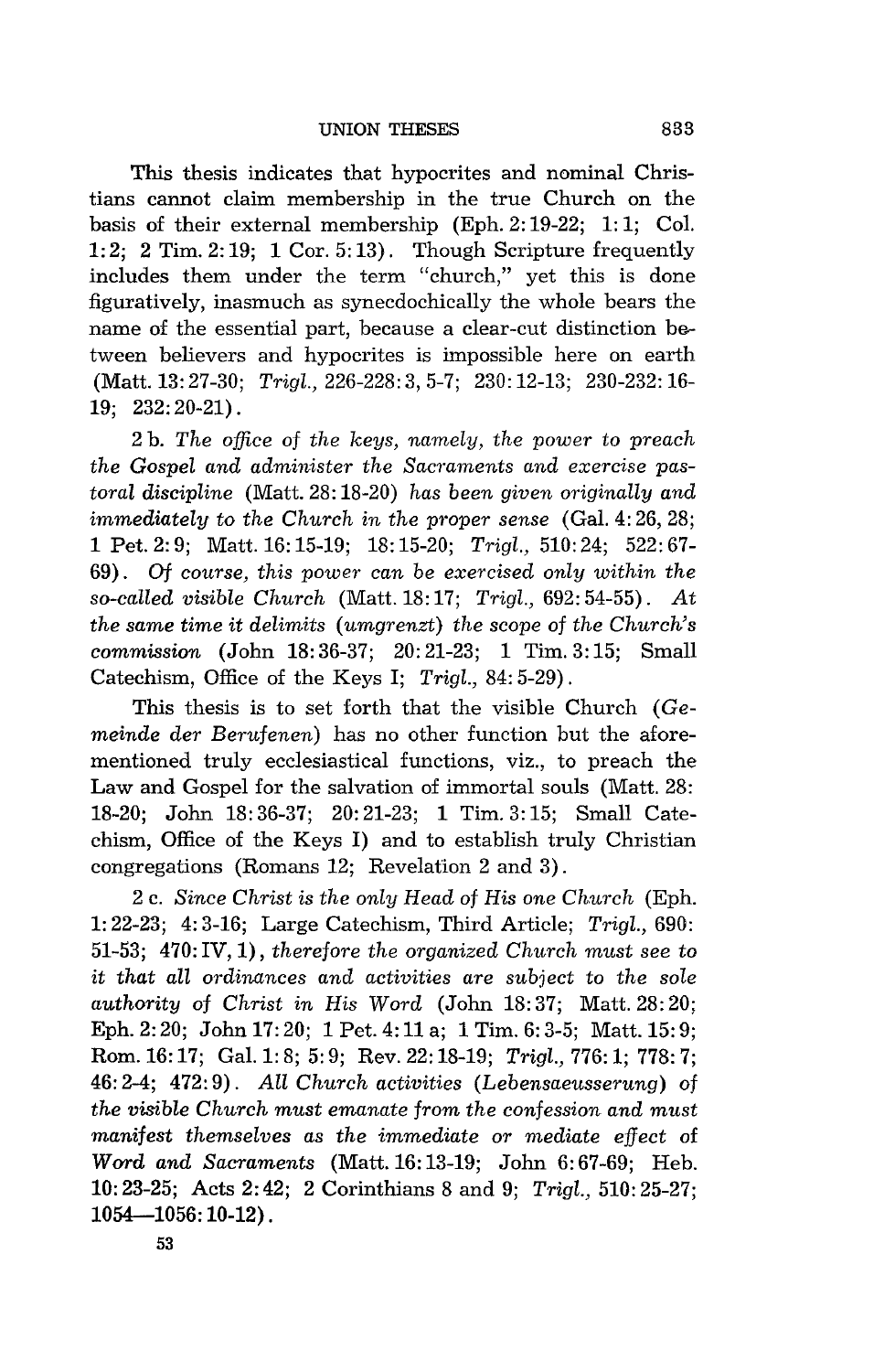The proper form of the historical Church, therefore, is that confessional Church which in unity of mind and unswerving loyalty preserves and continues the saving truth in the power of the Holy Spirit (Rev.  $3: 7-11$ ; 1 Tim.  $6: 13-14$ ; 2 Tim. 2: 2; *Trigl.,* 42: I, 1). For that reason truly Christian congregations subscribe to the Lutheran Confessions as contained in the Book of Concord of 1580 as the correct interpretation and presentation of the divine Word *(Trigl.,* 776: 3; 850: 5). They are not a rule of faith outside and beyond Holy Scripture, but a confession of Scripture doctrine in the face of heresies. The doctrinal positions are binding upon the conscience, because they are doctrinal statements of Holy Scripture itself *(Trigl.,* 778: 7) . All who desire the public ministry in an orthodox church must subscribe the Confessions with *quia,* not with *quatenus* (Trigl., 854: 10). This doctrinal pledge covers all doctrines in the symbols, because they are taken from the Scriptures and therefore constitute an integrated whole. However, they do not cover such historical statements or purely exegetical questions *(auslegungswissenschaftlich)* and other matters as have no bearing on the doctrinal content *(Trigl.,* 1062: 31).

The true confessional spirit implies that (on the one hand) the Church of Christ will not surrender the cause of Christ and her liberty as the bride of Christ to any secular encroachment, nor (on the other hand) does the Church usurp purely civic or political functions. While according to the will of God the Church must exert a wholesome moral influence on  $society - also through proclaiming the revealed Law, which$ is applicable to all vocations — nevertheless it would be wrong to argue that the Church is a segment of the world and therefore as a Church has civic duties, rights, and functions. This is a distorted notion of the essence and purpose of Christ's Church on earth similar to the Roman and Calvinistic errors. (Matt. 20: 25-28; Luke 12: 13-14; 1 Cor. 2: 2; 5: 9-13; Small Catechism, Third Article; *Trigl.,50:4-7;* 330-332: 58-60.)

3. The Word of God and the holy Sacraments — the seed *and foundation* (1 Pet. 1: 23; Eph. 2: 20) *and only commission*  of *the Church* - *are the marks* of *the Holy Christian (Kirche ueberhaupt) Church and, when preached in their truth and purity, the marks* of *the true visible or orthodox Church*  (John 8: 31; 1 Tim. 3: 15; *Trigl.,* 46: VII) .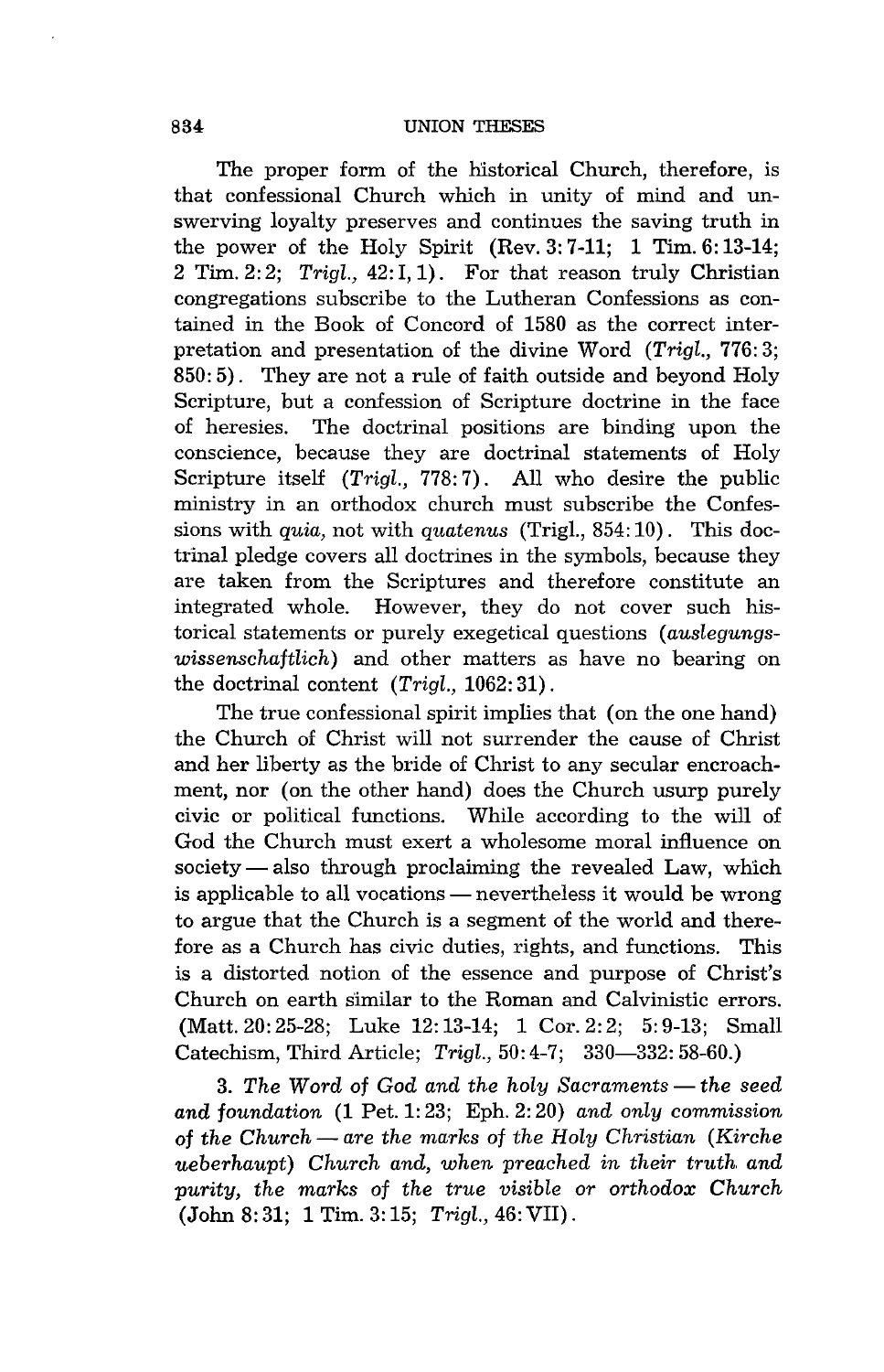This thesis states that the Church is to be found wherever Word and Sacrament are essentially present (Is. 55: lOll; Luke 8: 8; 2 Cor. 2: 15-16; 1 Cor. 3: 11-13; Rom. 9: 6 a; 11: 4-6). It, however, also emphasizes that we can adhere to it [the una sancta? F. E. M.] with a good conscience only there *(dass ich mich aber nur da mit gutem Gewissen zu ihr halten kann, wo)* where Word and Sacrament are used in their truth and purity (John 8: 31-32; 1 Cor. 1: 10; John 17: 20; 1 Pet. 4: 11 a; 1 Tim. 6: 3-5; Matt. 15: 9; Rom. 16: 17; Gal. 1: 8; 5: 9; Rev. 22: 18-19; *Trigl.,* 46: VII; 1062: 31); that we must co-operate in word and deed with an orthodox communion (Phil. 1: 5; Gal. 6: 6; 1 Cor. 15: 58) and avoid all heterodox communions (Matt. 7: 15; Rom. 16: 17; 2 John 10-11; 2 Cor. *6:14-18; Trigl.,* 86:22-28; 242:47-48; 828-830:6-7; 42:5-6; *102: Zb;* 514-516: 38, 41-42; 518-520: 52, 57-59; 474: 10-14; 512-518:31-53; 520:57-59; 226:4; 318:18-19; 46:X; 804:11; 806-808: 1-5; 814-816: 25-39; 816: 1-3; 822: 23-26; 824-826: 30-39; Augsburg Confession XVI, XVII; 838-842: XII). The orthodoxy of a church is not determined by its name nor the external and nominal subscription to an orthodox confession, but by the doctrine which is *de facto* proclaimed in the pulpit, in the theological schools, in the publications (Second Commandment, First Petition). At the same time it must be observed that a church does not lose its orthodox character through the casual intrusion of heresy, as long as the church opposes and removes such heresy by doctrinal discipline (Acts 20: 30; 1 Tim. 1: 3; Tit. 1: 9-11; *Trigl.*, 24). - Every form of unionism, that is, every church fellowship with errorists as well as interdenominational unionism, that is, a church fellowship between orthodox and heterodox churches, is contrary to Scripture and the Confessions (Tit. 3: 10; John 8: 31-32; 1 Cor. 1: 10; Matt. 7: 15; Rom. 16: 17; 2 John 10-11; 2 Cor. 6: 14-18; *Trigl.,* 854-56: 14-16; 1094: 95; 1094-96: 4: 6), disrupts the Church of Christ, and exposes to the ever-present danger of losing the Word of God completely (1 Tim. 6: 3-5; 2 Tim. 2: 17-21; Gal. 5: 9). By strict adherence to the Word we must foster the unity of the Church here on earth until we behold it in eternity (John 17:14, 17, 20-21). $\ddagger$ 

 $\ddagger$  Does not the last part of v.21 indicate that the unity is to be visible also in this world? (F. E. M.)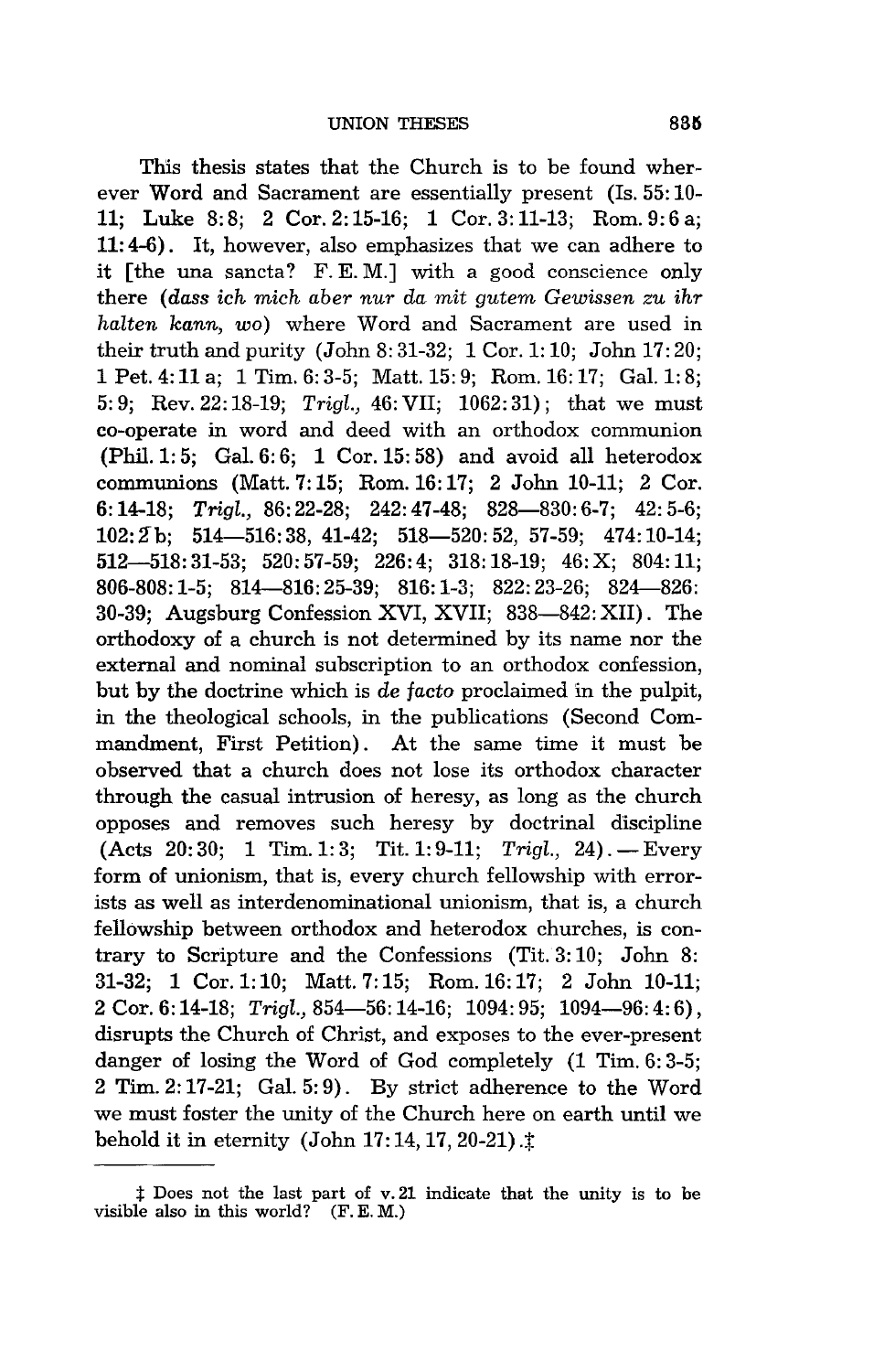#### B. CONCERNING THE PUBLIC MINISTRY

*1. The holy ministry is an office instituted by Christ and is a ministry* of *service. The Lord has commanded the Church*  to *establish this office,* to *which the Church* is *bound until the end* of *days* (Luke 6: 13; Matt. 28: 19-20; 2 Cor. 5: 18-20; Tit. 1: 5; *Trigl.,* 504: 10).

On the one hand, the office of the ministry is not a peculiar state, one distinct from, and superior to, the state of all Christians, nor a self-perpetuating state *(Trigl., 522-524:*  69). On the other hand, the office of the ministry is not a mere human ordinance subject to human caprice *(menschlicher Willkuer unterworfen).* 

*2. Although the office* to *remit and* to *retain sin,* to *preach Law and Gospel, was originally and immediately given all Christians by the Lord* of *the Church* (Matt. 16: 15-19; John 20: 19-23; Luke 24: 33-36; *Trigl.,* 510: 24), *nevertheless, in order properly* to *exercise this office publicly, the congregation calls a qualified person for this purpose* (Rom. 10:15; Acts 1:23-26; 6:3-6; 1 Tim. 3:1-7; Augsburg Confession XIV). *The person* so *called* feeds *the congregation with and rules* it *through Word and Sacrament* (John 20:22-23; Acts 20:28; 1 Pet. 5: 1-3; Heb.13: 12), *not only by human authority, but at the same time* - *and therefore mediately* - *by the command of the Lord* (Matt. 28: 20; Luke 10: 16; 1 Cor. 4: 1). *Ordination is the solemn confirmation before the congregation* of *the call into the holy ministry* (Acts 13: 3; 6: 6; *Trigl., 522-* 524: 67-70).

*3. Since the Church* is *one under its Head, Christ,* it is *the solemn duty of the congregation, though each congregation* is *the Ch.urch* (Matt. 18: 17,20; 1 Cor. 3: 21-23; *Trgil.,* **501:** 24; 522: 66-67; 828: 4), *to foster the unity of the Spirit with the entire orthodox Church* (Eph. 4: 3-16; Rom. 15: 5-7) *and wherever possible to build jointly with other congregations the entire Church of Christ* (1 Cor. 12: 4-13,26-28; Acts 11: 21-23; 2 Cor. 11: 8; Amos 6: 6). *Such co-operation presupposes proper guidance and direction (gemeinschaftliche Leitung) because the Lord has commanded that everything be done decently and in order* (1 Cor. 14: 40; 2 Cor. 8: 18-21; 9: 5). *But in such joint activity the spiritual feeding and guiding must always remain the function of the public ministry as the real (eigentliches) and highest office in the Church* (2 Cor. 5: 18;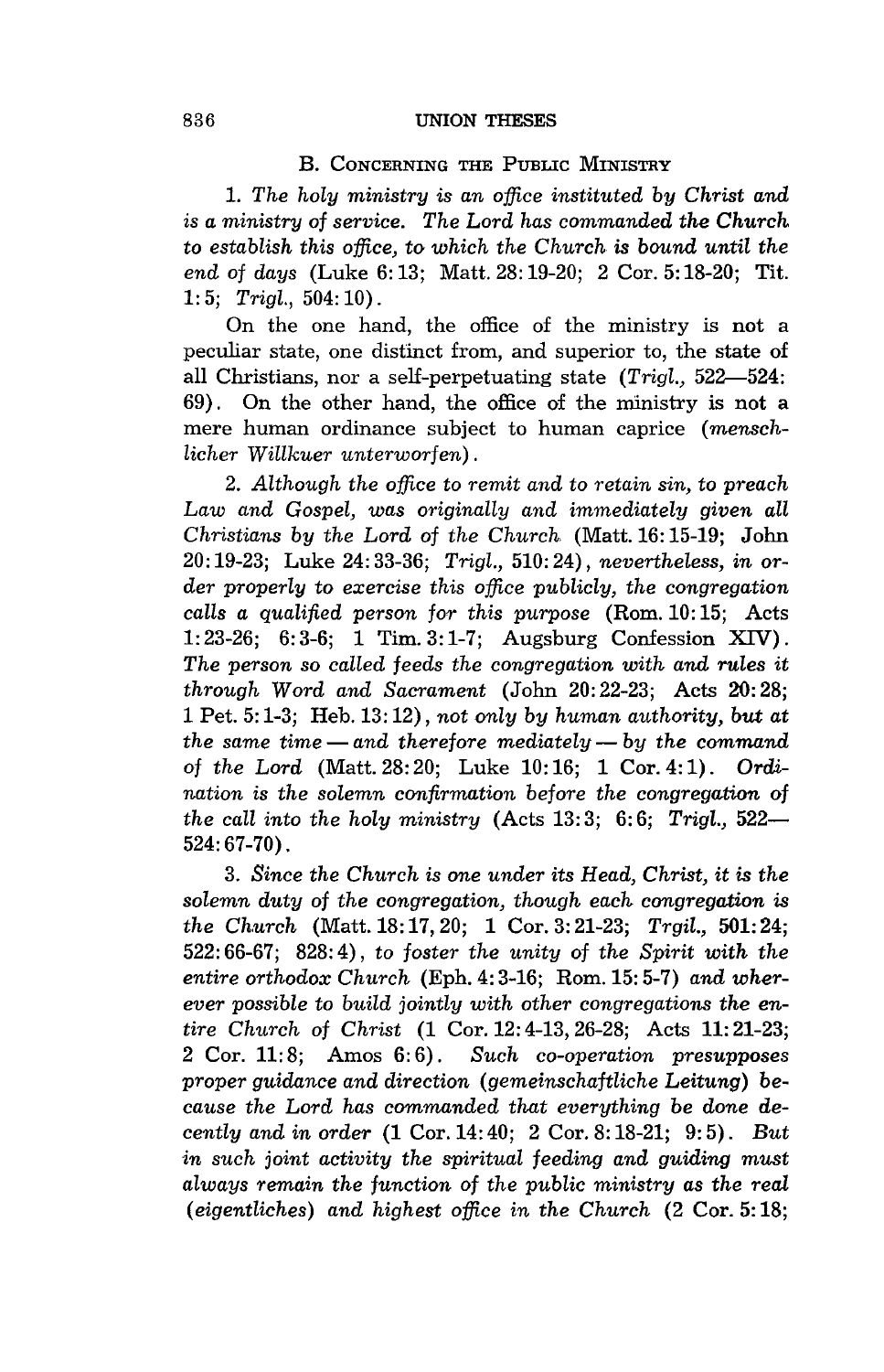*.Trigl.,* 326: 44; 472: 9). *Regulations for the offices necessary*  to *carry out the joint functions may vary from time* to *time. All external arrangements in congregations and in church bodies and all ranking of the ministers are purely* of *human right* (Matt. 23: 8; 1 Cor. 3: 21-23) .

#### IV. OF THE LAST THINGS

Article XVII of the Augsburg Confession, in condemning "certain Jewish opinions," indicates the type of eschatology which dare not have a place in the Lutheran Church. It is essential that our Christian hope be not corrupted and that we do not lose sight of our goal by false human concepts of the eternal kingdom of Christ, as was the case in the Messianic hopes of the Jews. In the final analysis the question concerns the spiritual character of Christ's kingdom in distinction from all secular kingdoms (Gal. 4: 31) and the Gospel, which does not promise earthly joy and honor before the world, but spiritual, heavenly, and eternal blessings (1 Cor.  $15:19;$  Eph.  $1:3$ ).

1. We *subscribe without qualification Article XVII, 1-3, of the Augsburg Confession (Trigl.,* 50). *According to this thesis, Chiliasm* is *rejected, that is, the teaching* of *a twofold return* of *Christ, a twofold physical resurrection, and the view that prior to the resurrection the godly shall take possession*  of the kingdom of the world. This is contrary to Matt. 24: *29-30; etc.* (Cp. also 2 Tim. 4: 1; John 6: 39-40; Luke 17: 20-21; 1 Cor. 13: 9-12; Col. 3: 1-4; Luke 9: 22-24; John 15: 18- 19; John 16: 33; 2 Tim. 3: 1.)

Revelation 20 cannot be adduced as an independent source for Christian doctrine, because it uses figurative language. It dare not be misused to darken other clear passages dealing with eschatology or the kingdom of Christ. Revelation 20 must be explained according to the clear passages with careful consideration of text and context. Though some would place the "thousand years" into the future and not into the past, yet they dare not find in the "thousand years" a teaching which is contrary to the analogy of faith and the consensus of Christian doctrine or which would fix the date of Judgment Day.

*2. The hope that Israel as a nation will return in the*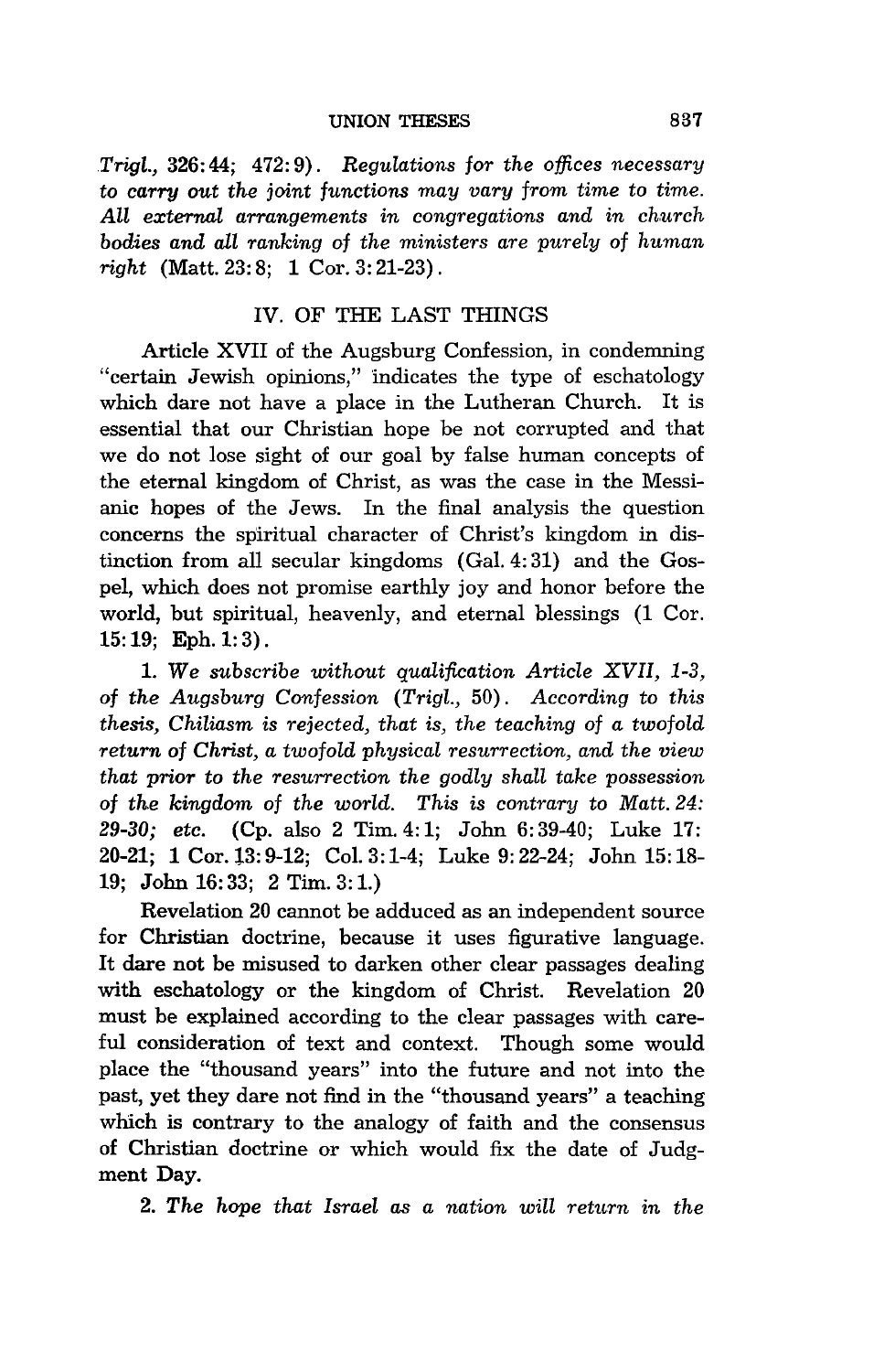*"latter days"* to *Palestine and* be *reinstated as the chosen people* of *the Old Testament* is *crass Chiliasm. This error must* be *repudiated, not because* of *racial or political anti-Semitism, but because* it is *contrary* to *Scripture and the correct doctrine* of *Christ's kingdom* (Luke 17: 20-21; 1 Thess. 2: 16; Rom. 11: 7). *The hope that before Judgment all Jews will* be *converted* is *based on misinterpretation* of *Scripture, especiaLly ot the Old Tesetament, and on carnal views concerning conversion and Christ's kingdom* (Rom. 11: 25-28; Jer.  $31:31-34$ ; cp. Matt.  $26:28$  and Heb.  $8:6-13$ ;  $10:14-18$ ; 2 Thess.  $3: 2 \text{ b}$ ; cp. 2 Cor.  $2: 15-16$ ). The view held by many that a *large number* of *Jews will* be *converted during the last times*  is *in itself not contrary* to *Scripture, but cannot* be *supported by clear Scripture passages.* - It must always be maintained *that a nation* is *never accepted ot God because* of *its ancestry or national characteristics or by means* of *an external mass revivalism (mittelst aeusserlicher Masseneinwirkung), because this* is *contrary* to *the Gospel,* i. *e., the doctrine* of *justification by faith through grace, and in accord with the legalistic character* of *all heresy, which externalizes the kingdom* of *Christ (das Reich Christi an das Wesen dieser Welt bindet)*  (Gal. 4: 26).

On the basis of Acts 15: 15-28, compared with Amos 9: 11, we agree with Luther that Rom. 11: 25-28 and similar passages are fulfilled if "at all times some Jews are converted." In spite of the judgment of obduracy resting upon the majority of Israel, the number of those Jews who are to come to true faith and be won for Christ will be accomplished, even as the "fullness of the Gentiles shall come in." "All Israel" may mean the total number of the elect in Israel or the total number of all elect, "the Israel of God" (Gal. 6: 16), not, however, all Israel according to the flesh (Luther's commentary on Isaiah 59: 20-21; 44: 5) .

3. We *subscribe* to *the statement in the Smalcald Articles (Trigl.,* 472--474), *that the Pope* is *the very Antichrist,* be*cause he sits in the temple of God and acts as though he were God* (2 Thessalonians 2), *because he has condemned the heart*  of *the Gospel, namely, the doctrine* of *the forgiveness* of *sin by grace alone for Christ's sake through faith without any merit or worthiness on our part, and because he recognizes* as servants of the Christian Church only those who uncon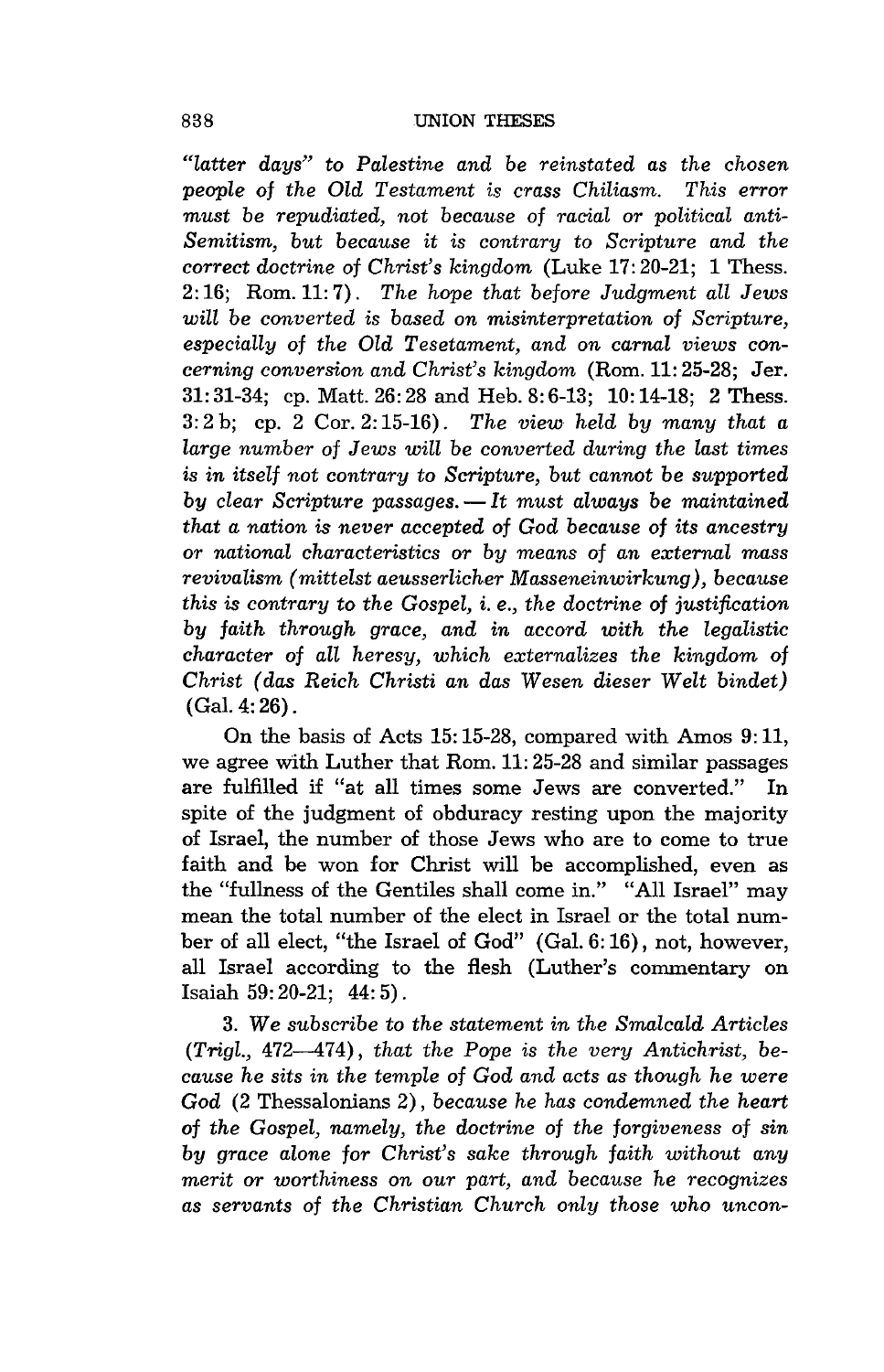*ditionally subject themselves* to *him (Trig!.,* 474: 10-14; 512- 518:31-53; 520:57-59; 226:4; 318--320:18-19).

This thesis does not deny that there are many antichrists outside of the Papacy (1 John 2: 18), nor that among the members of the Church of the Papacy there are true Christians. Nor is this thesis directed against the Pope as an individual person, but against the Papacy as an institution, and therefore against its representatives. Scripture teaches that the "man of sin" *(grosse Antichrist)* will remain until Judgment Day (2 Thess. 2: 8) and for that reason all Christians must constantly be on their guard against his heresies (2 Thess. 2: 9-12). In what manner the Papacy as the prototype and spearhead *(Vormacht),* in whom all the anti-Christian elements are typified and concentrated, will unite himself with other antichrists prior to Judgment Day is not revealed in clear Scripture passages. Speculations on this point do not affect the unity of Christian doctrine. For the teaching that the Pope is the Antichrist does not belong to the fundamental articles necessary to salvation.

The Christian doctrine of eschatology is closely related to the doctrines of Law and Gospel and is therefore of great significance for the Christians, as is apparent from Matthew 25 and 1 Corinthians 15. It is imperative that in eschatology we adhere closely to the words of Scripture over against all fantastic interpretations of prophetic passages, particularly prophecies of the Old Testament and of Revelation. We must deal only with clear Scripture passages, interpret Scripture with Scripture, read the Old Testament in the light of the New, and take to heart the clear words of warning and comfort (2 Pet. 3: 11; Rev. 3: 11) . We must keep in mind the limitations imposed upon us, because many things are still hidden concerning the specific exposition and application of prophecy, types, and events which are still in the process of development or lie in the future. Likewise, there is no binding exegesis of all parts of the prophecies in Revelation. In the interpretation of Revelation special care and patience must be exercised, yes, even the weak must be borne, provided, of course, that they will accept the infallible authority of Holy Scripture and the doctrines clearly revealed therein and recognize the centrality of the doctrine of justification. In the interest of these two Reformation principles they must